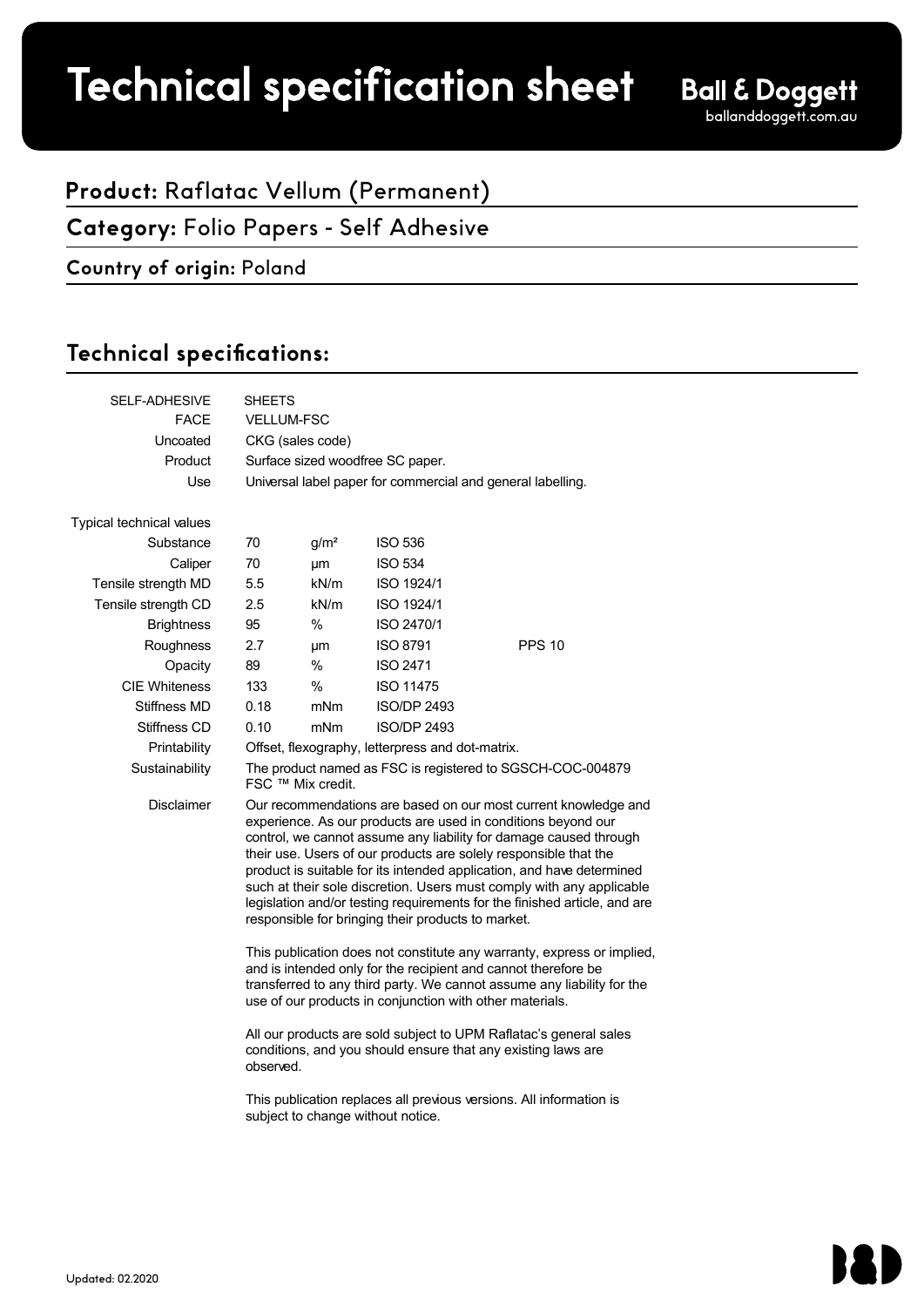# Technical specification sheet

## **Product:** Raflatac Vellum (Permanent)

### **Category:** Folio Papers - Self Adhesive

### **Country of origin:** Poland

## Technical specifications:

| <b>ADHESIVE</b>                 | SP34 GREENTAC PLUS                                                                                                                                                                                                                                                                                                                                                                                                                                                                                                                                                                                                                                               |             |                  |  |  |  |
|---------------------------------|------------------------------------------------------------------------------------------------------------------------------------------------------------------------------------------------------------------------------------------------------------------------------------------------------------------------------------------------------------------------------------------------------------------------------------------------------------------------------------------------------------------------------------------------------------------------------------------------------------------------------------------------------------------|-------------|------------------|--|--|--|
| Permanent                       | SP34 (sales code)                                                                                                                                                                                                                                                                                                                                                                                                                                                                                                                                                                                                                                                |             |                  |  |  |  |
| <b>Type</b>                     | General permanent adhesive for sheets.                                                                                                                                                                                                                                                                                                                                                                                                                                                                                                                                                                                                                           |             |                  |  |  |  |
| Composition                     | Modified acrylic dispersion.                                                                                                                                                                                                                                                                                                                                                                                                                                                                                                                                                                                                                                     |             |                  |  |  |  |
| Use                             | A very good adhesive for general use with paper labels. Good heat<br>resistance. Improved guillotine properties. Recycling properties are<br>optimized based on up- to-date knowledge (Ingede project 5397 PTS).                                                                                                                                                                                                                                                                                                                                                                                                                                                 |             |                  |  |  |  |
| <b>Typical technical values</b> |                                                                                                                                                                                                                                                                                                                                                                                                                                                                                                                                                                                                                                                                  |             |                  |  |  |  |
| Tack min                        | 10                                                                                                                                                                                                                                                                                                                                                                                                                                                                                                                                                                                                                                                               | N           | FTM <sub>9</sub> |  |  |  |
| Shear min                       | $\overline{c}$                                                                                                                                                                                                                                                                                                                                                                                                                                                                                                                                                                                                                                                   | h           | FTM8             |  |  |  |
| Labelling temperature min       | 5                                                                                                                                                                                                                                                                                                                                                                                                                                                                                                                                                                                                                                                                | $^{\circ}C$ |                  |  |  |  |
| Service temperature min         | $-10$                                                                                                                                                                                                                                                                                                                                                                                                                                                                                                                                                                                                                                                            | $^{\circ}C$ |                  |  |  |  |
| Service temperature max         | 100                                                                                                                                                                                                                                                                                                                                                                                                                                                                                                                                                                                                                                                              | °C          |                  |  |  |  |
| Limitations                     | Should not be used in cold environments. Not recommended for<br>labelling highly curved surfaces.                                                                                                                                                                                                                                                                                                                                                                                                                                                                                                                                                                |             |                  |  |  |  |
| Approvals                       | Please see DoC                                                                                                                                                                                                                                                                                                                                                                                                                                                                                                                                                                                                                                                   |             |                  |  |  |  |
| Shelf life                      | 4 years at +20°C and RH 50% from the date of manufacture.                                                                                                                                                                                                                                                                                                                                                                                                                                                                                                                                                                                                        |             |                  |  |  |  |
| <b>Disclaimer</b>               | The performance of the product should always be tested in the actual<br>application conditions. Our recommendations are based on our most<br>current knowledge and experience. As our products are used in<br>conditions beyond our control, we cannot assume any liability for<br>damage caused through their use. Users of our products are solely<br>responsible that the product is suitable for its intended application,<br>and have determined such at their sole discretion. Users must<br>comply with any applicable legislation and/or testing requirements for<br>the finished article, and are responsible for bringing their products to<br>market. |             |                  |  |  |  |
|                                 | This publication does not constitute any warranty, express or implied,<br>and is intended only for the recipient and cannot therefore be<br>transferred to any third party. We cannot assume any liability for the<br>use of our products in conjunction with other materials.                                                                                                                                                                                                                                                                                                                                                                                   |             |                  |  |  |  |
|                                 | All our products are sold subject to UPM Raflatac's general sales<br>conditions, and you should ensure that any existing laws are<br>observed.                                                                                                                                                                                                                                                                                                                                                                                                                                                                                                                   |             |                  |  |  |  |
|                                 | This publication replaces all previous versions. All information is<br>subject to change without notice.                                                                                                                                                                                                                                                                                                                                                                                                                                                                                                                                                         |             |                  |  |  |  |
|                                 |                                                                                                                                                                                                                                                                                                                                                                                                                                                                                                                                                                                                                                                                  |             |                  |  |  |  |

 $\sim 10$